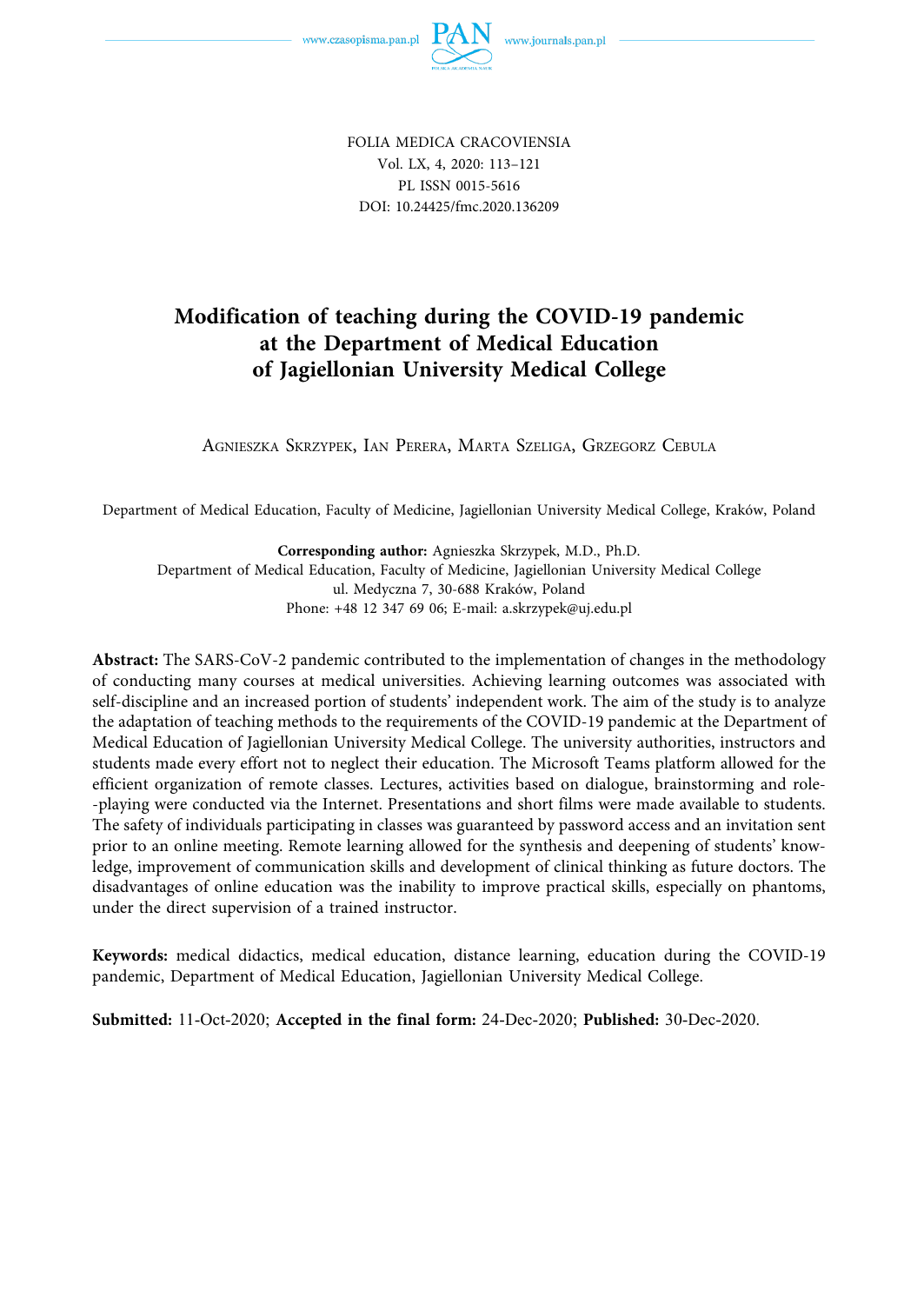### **Background**

The COVID-19 pandemic has significantly disrupted the teaching process at universities. At the Department of Medical Education (DME) of Jagiellonian University Medical College (JUMC), teaching continued in all years of study with some modifications. In accordance with the recommendation by Ahmad Al Samaraee, the impact of the pandemic on teaching at medical universities should be assessed [1]. This article refers to the publication which describes selected didactic methods used in the education of medical students at the DME JUMC [2]. The authors of this study focus mainly on the changes introduced in the subjects taught only at the Department of Medical Education of Jagiellonian University Medical College.

The curriculum and names of some of the courses presented in the article changed in 2018 [2]. Nursing, described at the time, was replaced by First Aid 1/2 in the first year of the medical program. Currently, it is a subject that includes lectures and practical classes, during which students learn about the principles of cardiopulmonary resuscitation, providing first aid to a patient and selected nursing procedures.

In the second year, the subject of Introduction to Clinical Sciences is conducted using the Problem Based Learning method, based on the independent identification of medical and epistemic problems, their explanations and their solutions in order to understand physiological and pathological mechanisms in the human body.

From the second to the fifth year, as part of the Laboratory Training of Clinical Skills courses (LTCS 1/4 to 4/4), students learn the principles of the subjective and objective examinations, while learning techniques to improve their skills in the field of medical communication.

At DME JUMC, in cooperation with other departments, subjects related to the field of surgery, paediatrics and emergency medicine are also conducted; they have not been discussed in this article.

#### **Aim of the study**

An analysis of educational adaptations to the challenges presented by the COVID-19 pandemic at the Department of Medical Education of Jagiellonian University Medical College.

### **Methods**

A discussion of the modifications to teaching in individual courses in the Faculty of Medicine conducted by the Department of Medical Education of Jagiellonian University Collegium Medicum.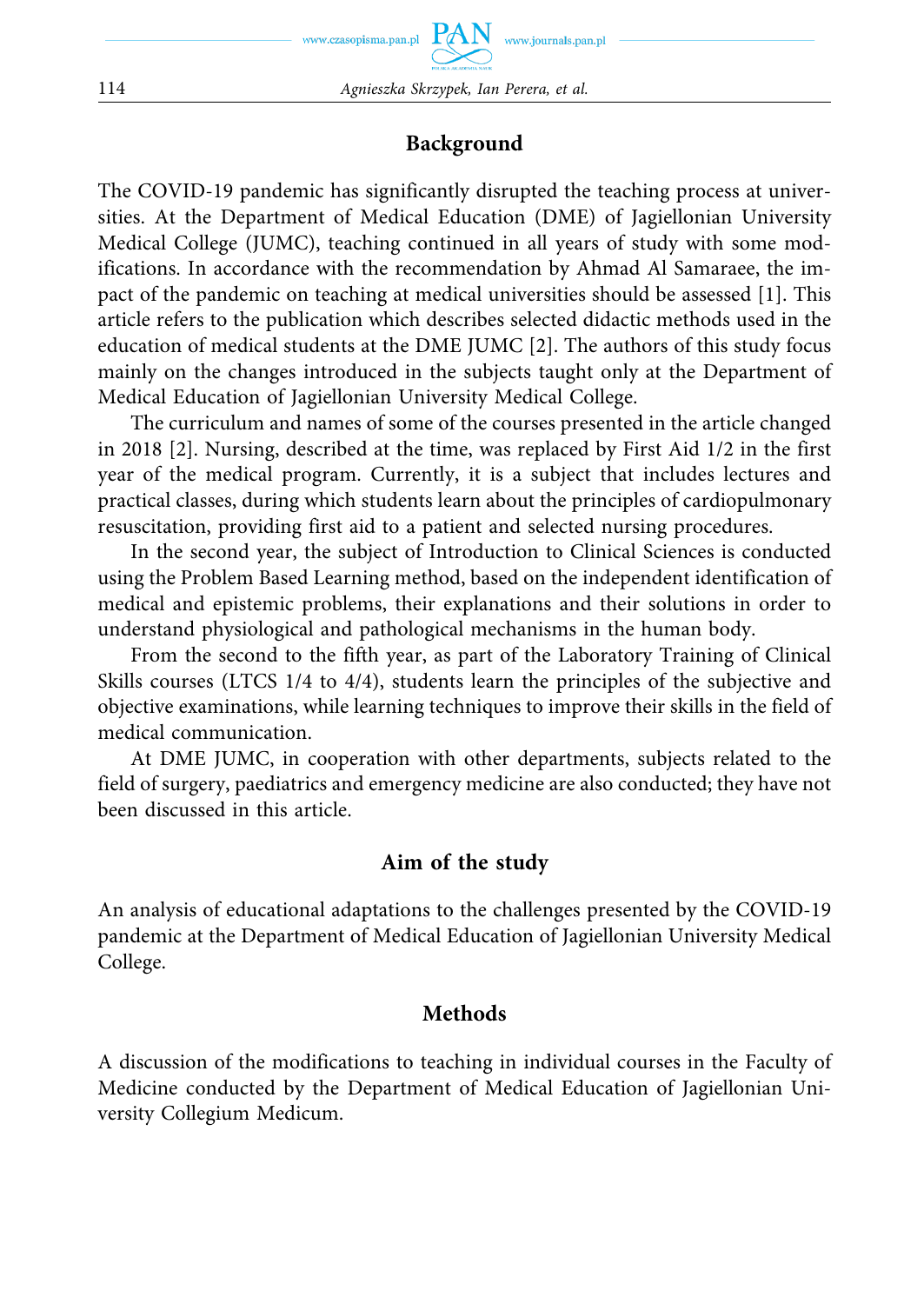# **First Aid 1/2**

The practical portion resulted in the exclusion of select nursing procedures from the First Aid 1/2 course due to the pandemic. During remote learning, the students were taught to measure blood pressure by auscultation, to collect blood and to establish access to peripheral veins. As part of the practical exercises in blood pressure measurement conducted on the Microsoft Teams platform, during meetings with students the procedure and equipment requirements necessary to perform the measurement in accordance with the currently applicable guidelines were discussed in detail. Then, short films with a recorded mercury sphygmomanometer and Korotkoff sounds heard during the measurement were presented. The students were asked to independently estimate the audible values of systolic and diastolic blood pressures, and then the results were discussed together in the group, explaining, for example, which sounds should be considered the correct Korotkoff sounds, and which are turbulence. Additionally, on the online platform students were provided with a PowerPoint presentation with recorded explanations from the instructor, which the student could turn on and play back any number of times, on each slide. There were also 20 short recordings of sphygmomanometers along with the sounds that a student normally hears when applying a stethoscope to the artery while measuring blood pressure.

The practical teaching of blood collection and peripheral venepuncture consisted of presenting the students with films with recorded procedures and discussing them together, clarifying students' doubts. In addition, a room at DME JUMC was made available for those interested, where students could individually practice the procedure on prepared trainers. The classes were self-taught, through the use of films (using the "practice while watching" method) and did not require the presence of an instructor. Students came according to a predetermined schedule in order to minimize contact and risk of infection by the SARS-CoV-2 virus. These exercises were very popular among students; they however, as they later indicated, lacked feedback from an instructor on how well the procedures were performed, and had many questions, such as for example, "What was my mistake when I failed to collect blood using the vacuum method?" for which they would have liked to get answers for while practicing on the simulator.

#### **Laboratory Training of Clinical Skills from 1/4 to 4/4**

The program of the course, covering the education of students of the Faculty of Medicine from the second to fifth year, strives to implement the following goal: to acquire theoretical knowledge and provide practical training in safe, laboratory conditions, which valued by students [2]. During the COVID-19 pandemic, efforts were still made to combine communication skills with a biomedical model, and where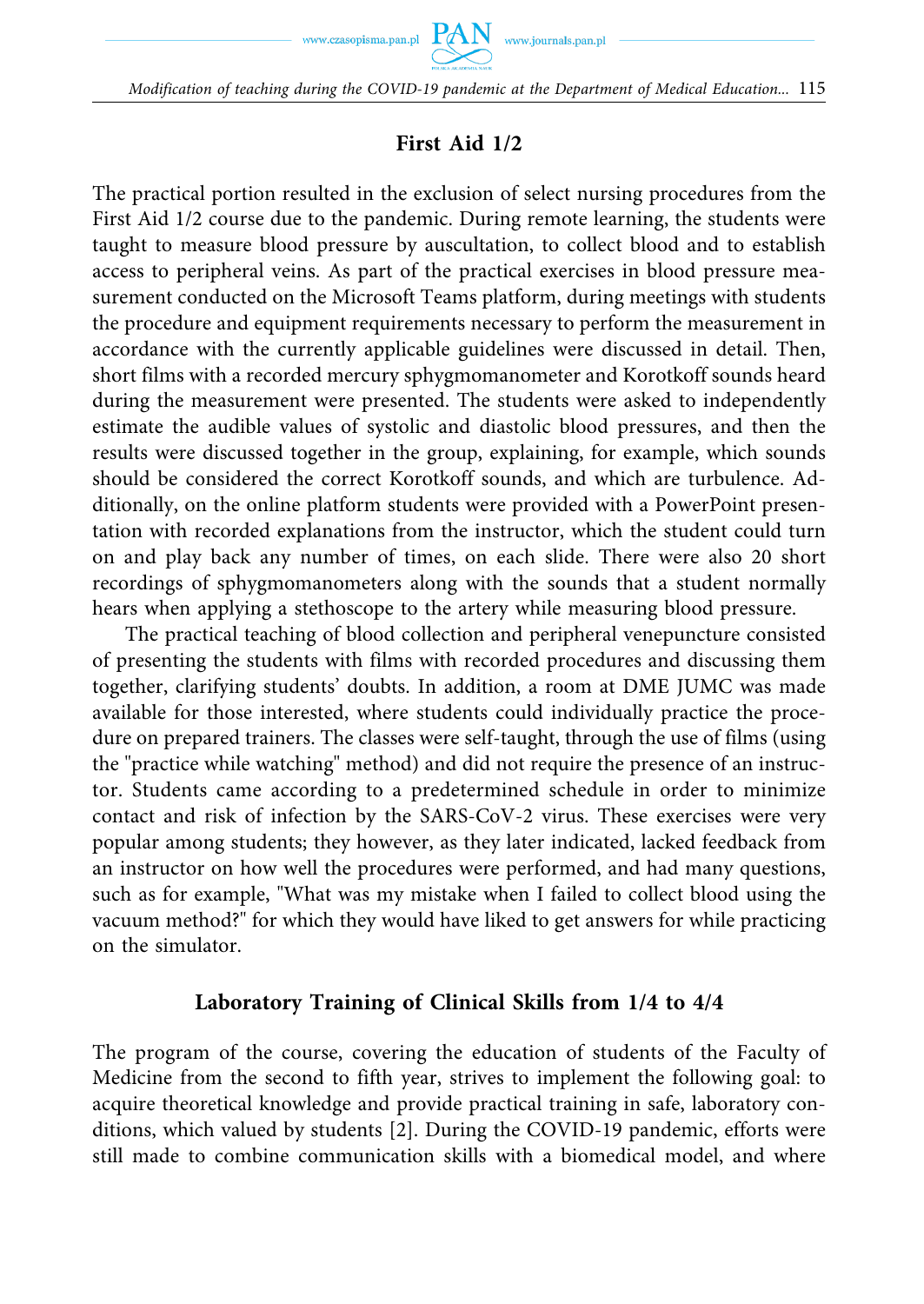

possible, skills were gradually introduced based on their complexity and difficulty. During distance learning, students were taught the modified Calgary-Cambridge model by Kurtz and Silverman, as has been the case in years past, which assumes the existence of a finite number of learned skills, which are useful during medical consultations [2, 3].

# **Laboratory Training of Clinical Skills 1/4, i.e. teaching the subjective and objective examinations**

The COVID-19 pandemic resulted in an urgent need to modify the previously planned method of teaching history taking and the physical examination as part of the LTCS 1/4 course (also conducted by the DME JUMC), which involved role playing and, above all, practical exercises under safe, laboratory conditions [2, 4].

It is difficult to achieve the most important goal of the course, which is to prepare future doctors for a history and physical examination of patients in clinical wards using distance learning. Education was transferred to the Microsoft Teams platform, where online classes were held. All groups of participating students met with their assigned instructors at specific times to go over the material. The tutors tried to maintain a safe atmosphere, which allowed them to appropriately guide students' thinking and correct any mistakes.

On the Microsoft Teams platform, it was possible to share presentations from a personal computer with all participants of the classes, which enabled lectures to be conducted. After getting acquainted with the theory related to history taking (including communication skills and techniques), the students took turns playing the roles of the patient and the doctor. Before each class, students were required to prepare a medical history of an imaginary patient, using an internal medicine handbook, while also including the hidden patient perspective. During all remote classes, two scenes were usually played, during which a pair of students played the roles of the doctor collecting the interview and the patient. The rest of the participants actively listened to the interview and then discussed the following tasks according to their assigned tasks: the structure of the interview, the communication skills used, with particular emphasis on the patient's perspective. Students acted appropriately and showed respect for each other.

Participants in the online meetings during an interview after the end of the course expressed positive opinions on distance learning of the subjective examination (i.e. history taking). On the other hand, the attempt to teach the objective examination (i.e. physical examination) via the Internet was not well received by students. It involved watching movies with instructors, discussing the problems and the more challenging aspects of the physical examination. Students were asked to improve their physical examination technique by examining family members during the pandemic. They also had the opportunity to consult any films they may have recorded of them-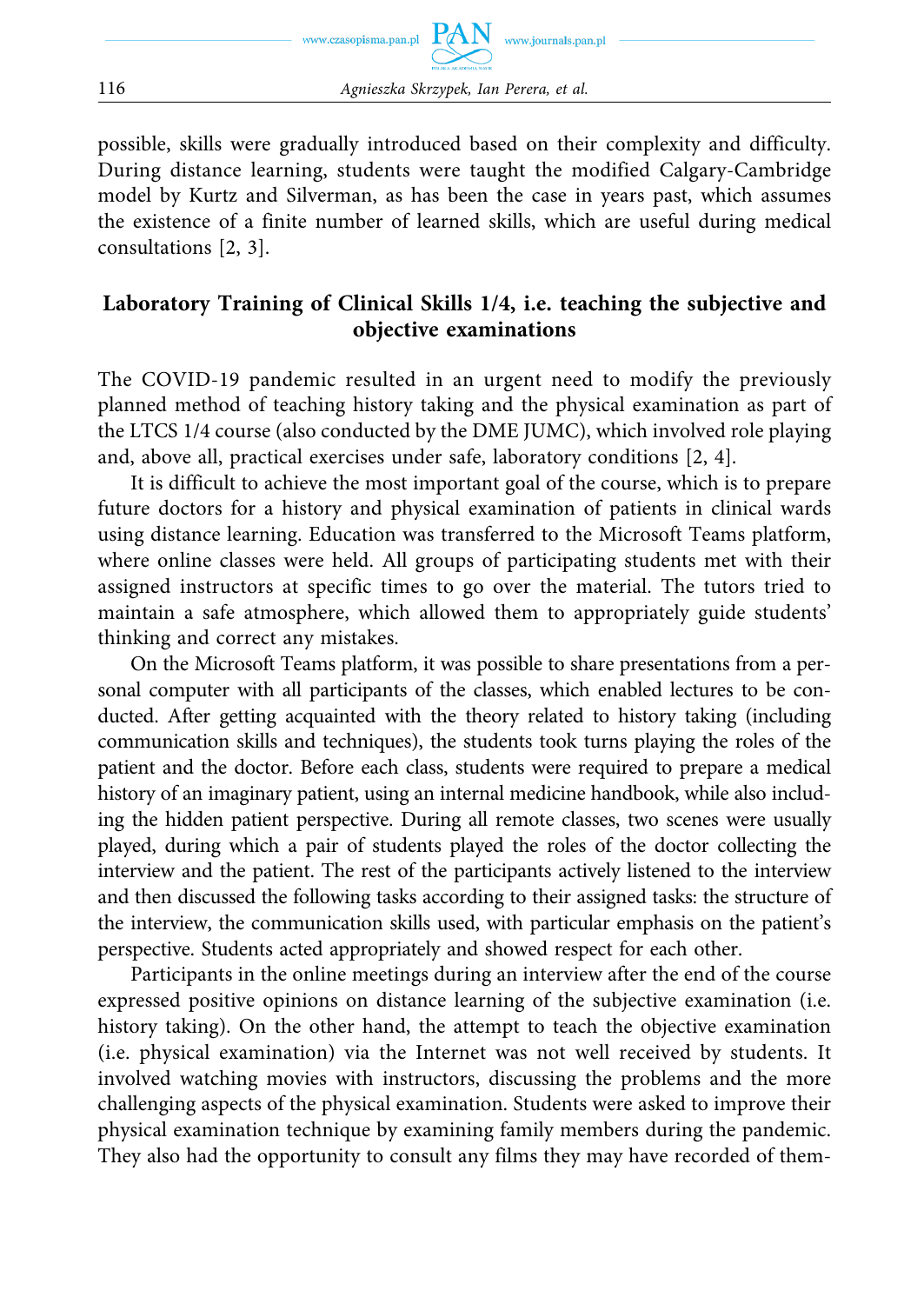selves performing the physical examination at home with an instructor, but few utilised this opportunity. They explained this by stating that family members did not agree to being recorded.

Auscultatory findings from the respiratory and circulatory systems were made available to students online.

Summing up the opinions of students, obtained during a discussion at the end of each class, with regards to remote learning of the physical examination, they clearly indicated the need for improvement under the supervision of an experienced instructor. Students were informed about the possibility of practicing individual elements of the physical examination and more intimate tests on phantoms at the beginning of the next academic year under the supervision of an instructor (an experienced doctor), as part of the LTCS 2/4 subject, which is a continuation of LTCS 1/4.

The COVID-19 pandemic did not allow students to experience physical examination training on different people, which allows them to learn about different variants of the norm, in an environment that is safe for themselves and their examinees [5]. Unfortunately, there was no chance for professional feedback while practicing at home. During the online classes we did not use Peyton's four-step method, which was appreciated by students in learning how to auscultate the heart [6, 7].

Due to the high risk of infection with SARS-CoV-2 virus at that time, the OSCE (Objective Structured Clinical Examination) examination following the second year was abandoned, which was a standard tool for verifying the skills of future doctors after completing LTCS 1/4. This course has been credited to students on the basis of attendance during online classes.

# **Laboratory Training of Clinical Skills 2/4 and 3/4 — a continuation of teaching medical communication**

In line with the design of the program, the LTCS course in the third and fourth year, in addition to improving medical communication skills, aims to shape the future doctor's attitude towards the patient, with respect for them, their experiences, beliefs and emotions. LTCS 2/4 was carried out prior to the COVID -19 pandemic, and all LTCS 3/4 classes were conducted remotely during the initial lockdown.

The objectives of the course for the fourth year (LTCS 3/4) are primarily the improvement and development of skills learned at the earlier stages of the program and communication exercises in difficult situations (delivering bad news and cases related to aggression from the patient).

The coordinator of LTCS 3/4 made every effort to adapt the lessons to the challenges presented by the pandemic. Part of the material was obtained by students via the Internet, where their task was to read the material related to the topic of the classes, watch the previously prepared short films (patient-doctor interactions), send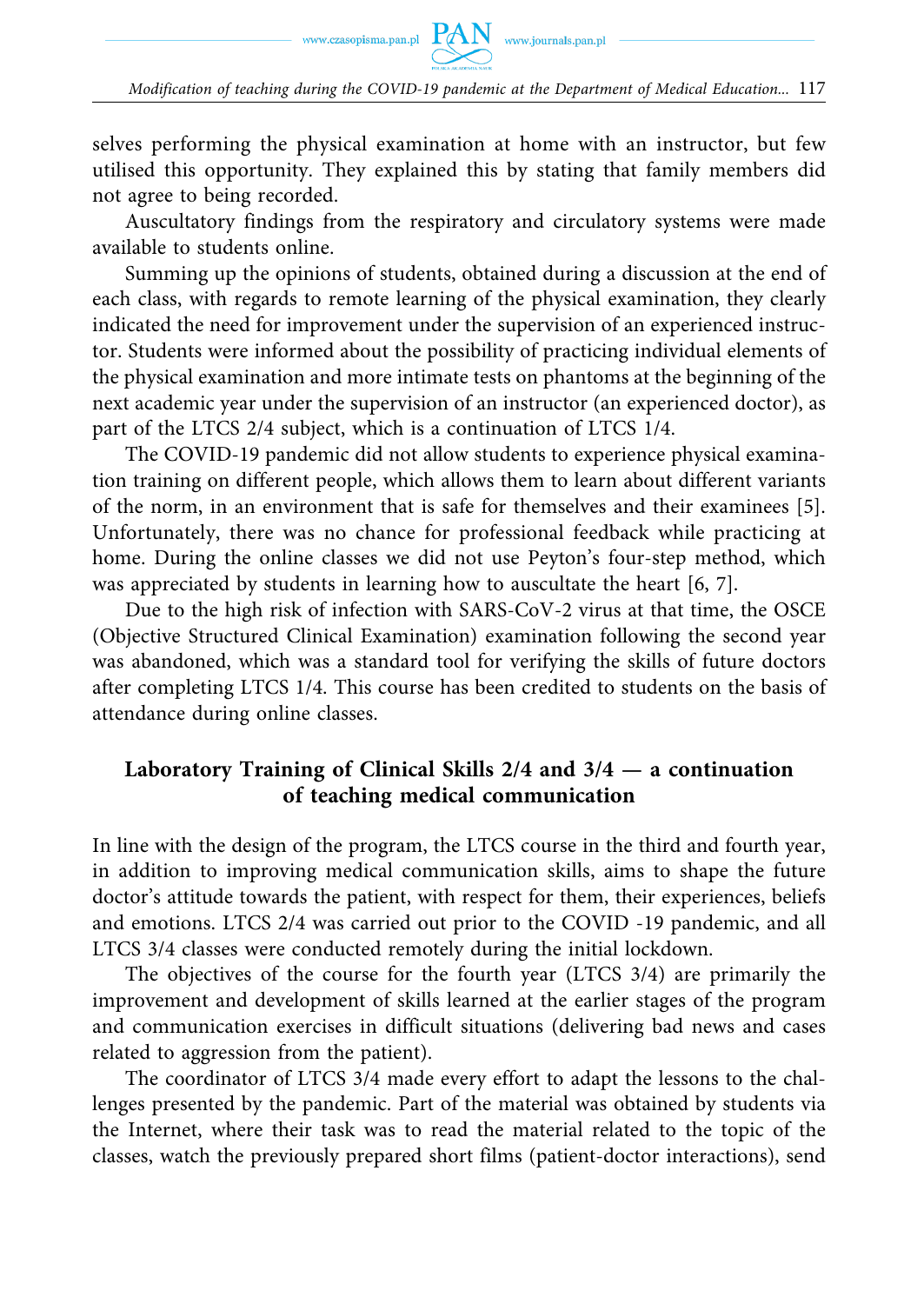

their thoughts and comments to their respective instructors in relation to the knowledge they had assimilated. Subsequently, on the Microsoft Teams platform, class participants practiced and improved their communication skills in safe, laboratory conditions. Students played the role of a doctor (they received information of the scenario prior to the lesson), with standardized patients, i.e. healthy people prepared to play the role of a patient [8].

The classes started with a short presentation by the instructor on the Microsoft Teams platform, a short discussion with the students, and then (at a predetermined time) a prepared and trained standardized patient joined the group [8]. The standardized patient enabled the students to have contact with a stranger to the group during the classes, which made it possible to create a learning environment under remote conditions similar to those present in a real consultation (i.e. an element of surprise, an unfamiliar patient). In the third year, students take on the roles of both the patient and the doctor. In the fourth year, the standardized patient displays anger, surprise and other emotions that are often difficult to convey by many students participating in the classes. After each scene, a discussion took place, the method of communication between the doctor and the patient was thoroughly analysed, and other communication solutions that could have been implemented in individual scenarios were discussed. After the end of the course, instructors asked students for their opinions on the didactic methods used in the course and the way it was conducted. The vast majority of participants expressed positive opinions about the organization in a distance learning format, including instructors, standardized patients and, most importantly, students.

### **Laboratory Teaching of Clinical Skills 4/4**

The last part of the course as part of the Laboratory Teaching Clinical Skills (LTCS 4/4) course, which in the pre-COVID-19 pandemic was held in high-fidelity simulation rooms. Fifth-year students from the Faculty of Medicine played the roles of individual members of a trauma team saving a patient's life in an emergency department [2]. It is not possible to transfer such activities that use high-fidelity phantoms to a platform for remote learning. An attempt to achieve the goals of the LTCS 4/4 subject was to create a substitute for simulated conditions in Microsoft Teams. Thanks to the implementation of narrative medicine to remote classes and the presentation of various parameters indicative of the patient's clinical condition (e.g. heart rate in the form of an electrocardiogram, saturation, blood pressure, the number of breaths per minute) on a simulated monitor displayed to participants, the students made their own decisions, under safe conditions. The instructor conducting the classes, based on a previously prepared scenario, was able to control the parameters depending on the decisions made by the students, such as treatments implemented [2, 9–11]. After-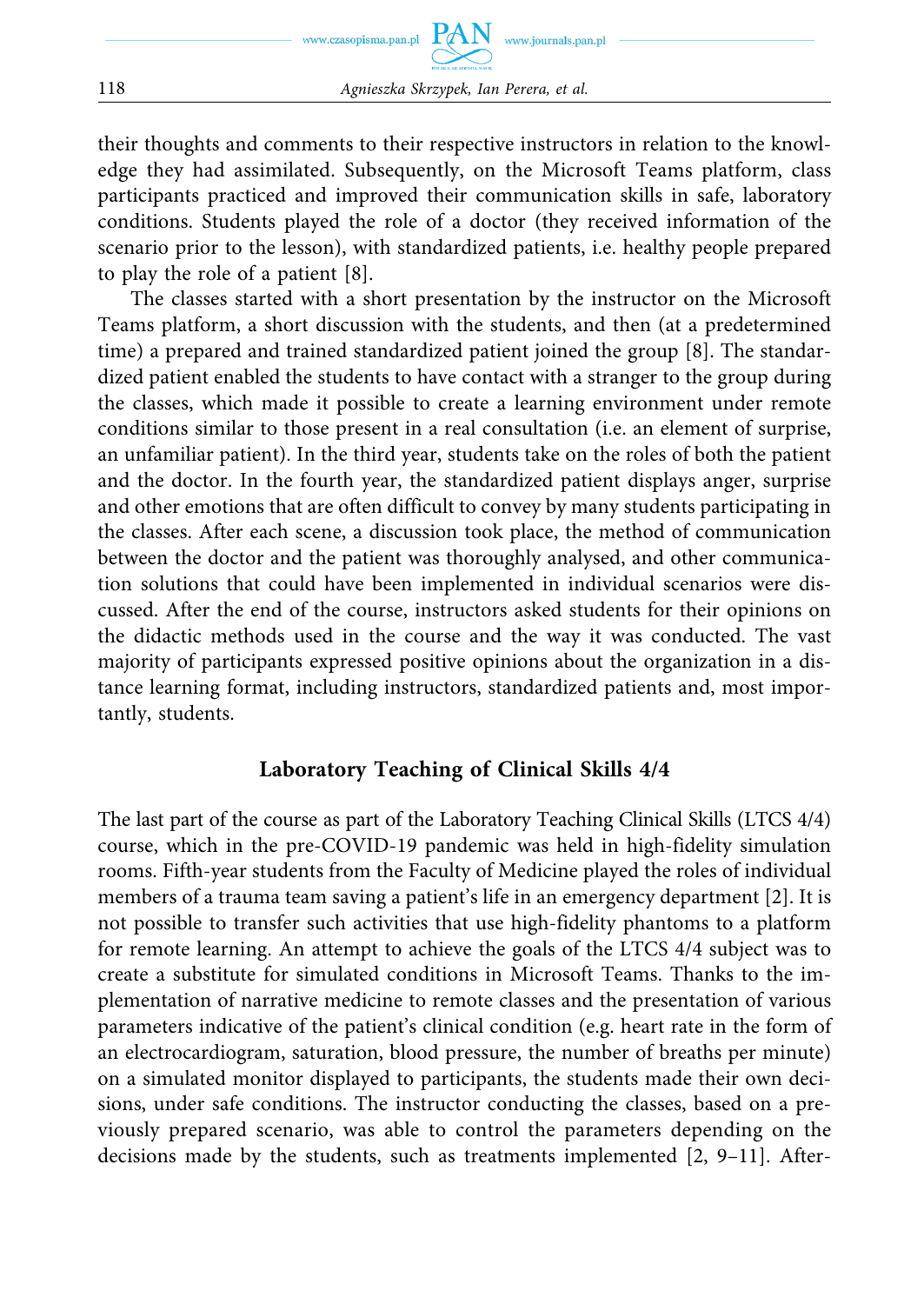

wards, the instructor discussed in detail with the students how best to proceed in a selected clinical scenario, in relation to the case being conducted. The advantage of online classes was the ability to summarize the approach of the students as members of the team saving the patient's life during the debriefing  $[2, 9-10]$ . Particular attention was paid to the weaknesses observed in activities performed by all participants, with an aim to improve upon them (including both technical and soft skills, i.e. communication). They were also praised for their objectively correct approach and method of thinking.

### **Introduction to Clinical Sciences (ICS)**

The course relies on the synthesis and integration of knowledge from basic science courses such as anatomy, histology, physiology and pathophysiology, with clinical knowledge. Second-year students have, for the past few years, been reviewing appropriately prepared clinical cases using the Problem Based Learning method at the Department of Medical Education of Jagiellonian University Medical College [12, 13]. During the COVID-19 pandemic, the method of conducting classes within the ICS course has not changed. Instead of classrooms at the DME, the Microsoft Teams platform was the meeting venue for instructors and students. The participants of the course were still obliged to prepare selected topics and present them to the group (usually in the form of a presentation) to the group of students with an ensuing discussion. The task of the instructor is to motivate students to be active and expand their clinical knowledge related to the topic of a given class (the prepared case), for example, by repeatedly asking "why" questions, and mobilizing them to think analytically. Participants of the classes, independent in action and decision making, were actively looking for answers to questions. The subject, always valued by students in the past, was also positively assessed by participants during the pandemic in a survey following the end of the course.

#### **Summary**

The COVID-19 pandemic has unearthed the enormous self-discipline of students, a huge amount of patience with the new education system, and a desire to acquire and deepen knowledge. It demonstrated that university authorities, as well as instructors and students themselves made every effort not to neglect their education. It was a trial where the system could fail, but it did not due to the will of everyone involved to keep going. To educate students! To acquire knowledge! To persevere during this difficult time. Everyone, from instructors to students, are now stronger and we know that through continuing our teaching in the challenging beginning of the SARS-CoV-2 pandemic, through modifying our methods of education, it will be easier with these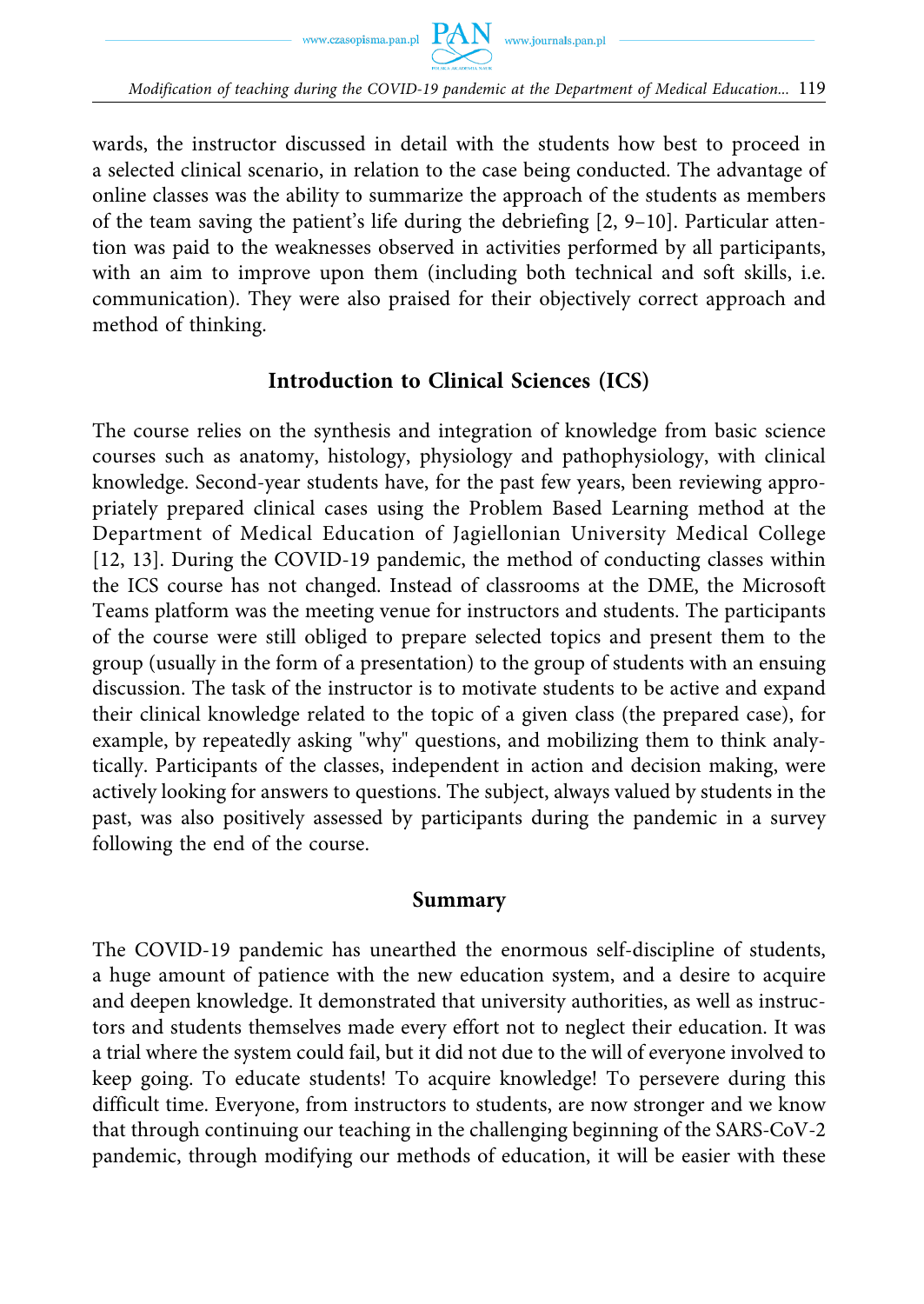

valuable experiences to prepare for possible further adversities. To summarise, the appropriately prepared Microsoft Teams platform allowed for the efficient organization of distance learning. Lectures, activities based on dialogue, brainstorming and role playing were conducted online. One could share their presentations and short films, for example, by sharing their computer's desktop. The disadvantage of online education was the inability to improve practical skills, especially on phantoms, under the direct supervision of a trained instructor. Students did not have the opportunity to practice using high-fidelity simulations. It is important to note that not anyone could participate in online meetings, as access was limited to only specific individuals invited to the courses. This guaranteed the safety of all participants in the lessons. Distance learning allowed for the synthesis and deepening of students' knowledge, improvement of communication skills and development of clinical thinking of future doctors. In conclusion, I quote Catherine R. Lucey and S. Claiborne Johnston, "There may be no better time in history to learn what it means to be a physician." [14]

# **Conflict of interest**

None declared.

### **Abbreviations**

- DME Department of Medical Education
- ICS Introduction to Clinical Sciences
- JUMC Jagiellonian University Medical College
- LTCS Laboratory Training of Clinical Skills
- OSCE Objective Structured Clinical Examination

#### **References**

- 1. *Ahmad Al Samaraee*: The impact of the COVID-19 pandemic on medical education. British Journal of Hospital Medicine. 2020; 81 (7). Published Online: 20 Jul 2020https://doi.org/10.12968/ hmed.2020.0191.
- 2. *Skrzypek A., Stalmach-Przygoda A., Dębicka-Dąbrowska D., Kocurek A., Szopa M., Górski S., Szeliga M., Małecki M., Grodecka A., Cebula G., Nowakowski M.*: Selected didactic methods used in education of medical students at the Department of Medical Education of Jagiellonian University Medical College. What's new in medical didactics? General and Professional Education. 2018; 1: 26–32.
- 3. *Silverman J., Kurtz S., Draper J.*: Skills for Communicating with Patients, 3rd edition. London: CRC Press, 2016.
- 4. *Małecki Ł., Stalmach-Przygoda A., Górski S., Kocurek A., Skrzypek A., Kowalska B., Nowakowski M.*: Wprowadzenie całościowego kursu komunikacji medycznej dla studentów Wydziału Lekarskiego Uniwersytetu Jagiellońskiego Collegium Medicum The introduction of a comprehensive communication course for medical students of the Faculty of Medicine at the Jagiellonian University Medical College. Uniwersytet Jagielloński Collegium Medicum Zakład Dydaktyki Medycznej. Sztuka Leczenia. 2017; 1: 73–84.